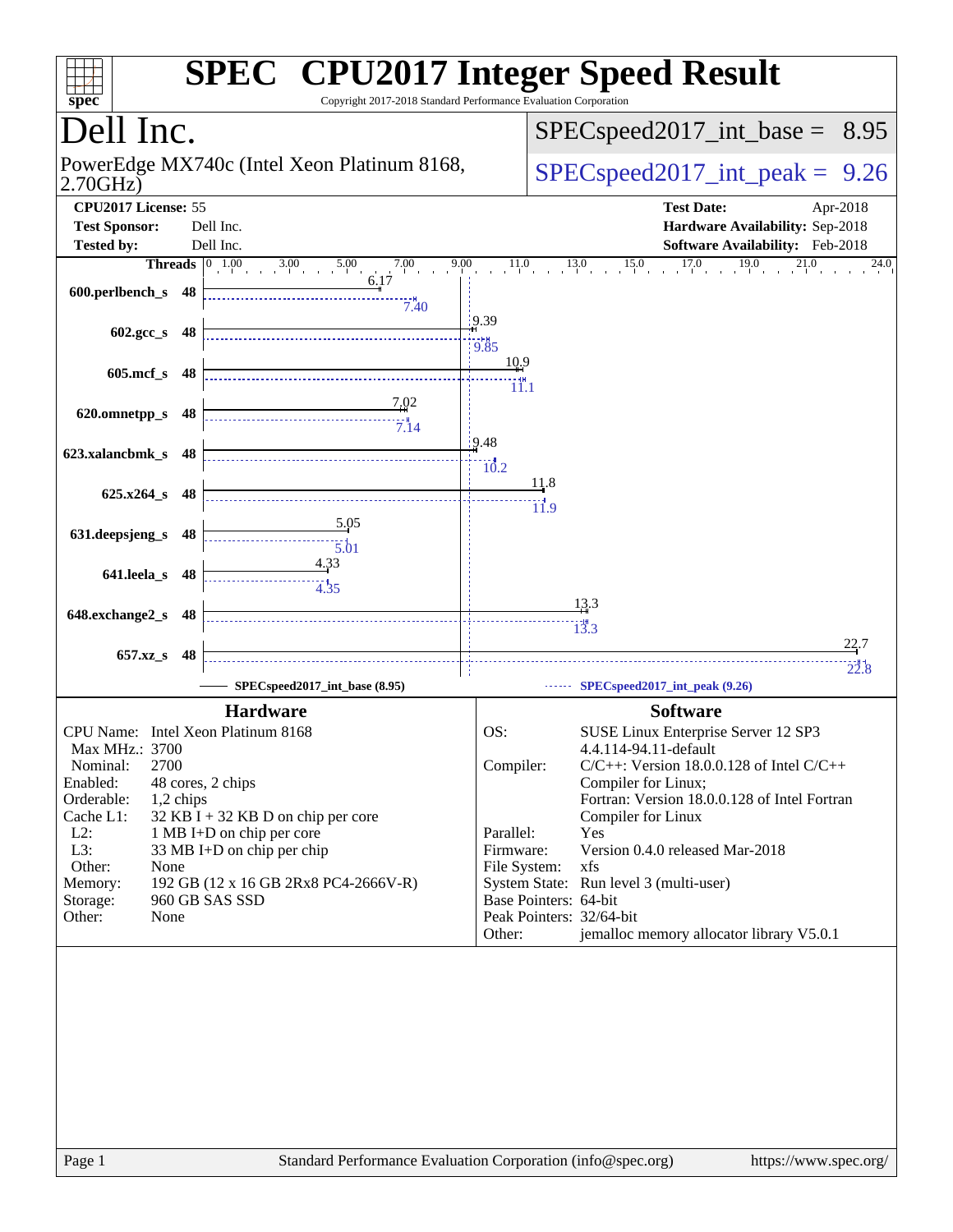

Copyright 2017-2018 Standard Performance Evaluation Corporation

## Dell Inc.

### 2.70GHz) PowerEdge MX740c (Intel Xeon Platinum 8168,  $\vert$  [SPECspeed2017\\_int\\_peak =](http://www.spec.org/auto/cpu2017/Docs/result-fields.html#SPECspeed2017intpeak) 9.26

 $SPECspeed2017\_int\_base = 8.95$ 

**[CPU2017 License:](http://www.spec.org/auto/cpu2017/Docs/result-fields.html#CPU2017License)** 55 **[Test Date:](http://www.spec.org/auto/cpu2017/Docs/result-fields.html#TestDate)** Apr-2018 **[Test Sponsor:](http://www.spec.org/auto/cpu2017/Docs/result-fields.html#TestSponsor)** Dell Inc. **[Hardware Availability:](http://www.spec.org/auto/cpu2017/Docs/result-fields.html#HardwareAvailability)** Sep-2018 **[Tested by:](http://www.spec.org/auto/cpu2017/Docs/result-fields.html#Testedby)** Dell Inc. **[Software Availability:](http://www.spec.org/auto/cpu2017/Docs/result-fields.html#SoftwareAvailability)** Feb-2018

### **[Results Table](http://www.spec.org/auto/cpu2017/Docs/result-fields.html#ResultsTable)**

|                                      | <b>Base</b>    |                |       |                |       | <b>Peak</b>    |       |                |                |              |                |              |                |              |
|--------------------------------------|----------------|----------------|-------|----------------|-------|----------------|-------|----------------|----------------|--------------|----------------|--------------|----------------|--------------|
| <b>Benchmark</b>                     | <b>Threads</b> | <b>Seconds</b> | Ratio | <b>Seconds</b> | Ratio | <b>Seconds</b> | Ratio | <b>Threads</b> | <b>Seconds</b> | <b>Ratio</b> | <b>Seconds</b> | <b>Ratio</b> | <b>Seconds</b> | <b>Ratio</b> |
| 600.perlbench s                      | 48             | 288            | 6.17  | 290            | 6.13  | 288            | 6.17  | 48             | 242            | 7.33         | 240            | 7.40         | 239            | 7.42         |
| $602 \text{.} \text{gcc}\text{.}$ s  | 48             | 420            | 9.49  | 424            | 9.39  | 426            | 9.34  | 48             | 400            | 9.95         | 404            | 9.85         | 411            | 9.69         |
| $605 \text{.mcf}$ s                  | 48             | 424            | 11.1  | 433            | 10.9  | 431            | 10.9  | 48             | 428            | 11.0         | 425            | <u>11,1</u>  | 421            | 1.2          |
| 620.omnetpp_s                        | 48             | 230            | 7.09  | 238            | 6.86  | 232            | 7.02  | 48             | 228            | 7.15         | 229            | 7.14         | 230            | 7.10         |
| 623.xalancbmk s                      | 48             | 149            | 9.51  | 149            | 9.48  | 151            | 9.41  | 48             | 140            | 10.1         | <u>139</u>     | <b>10.2</b>  | 139            | 10.2         |
| 625.x264 s                           | 48             | 149            | 11.8  | 149            | 11.8  | 149            | 11.9  | 48             | 148            | <b>11.9</b>  | 148            | 11.9         | 149            | 1.9          |
| 631.deepsjeng_s                      | 48             | 284            | 5.05  | 284            | 5.04  | 283            | 5.05  | 48             | 286            | 5.00         | 286            | 5.01         | 286            | 5.01         |
| 641.leela s                          | 48             | 394            | 4.33  | 394            | 4.33  | 394            | 4.33  | 48             | 392            | 4.35         | 393            | 4.35         | 394            | 4.33         |
| 648.exchange2_s                      | 48             | 223            | 13.2  | 220            | 13.4  | 220            | 13.3  | 48             | 222            | 13.2         | 220            | 13.4         | 221            | 13.3         |
| $657.xz$ <sub>S</sub>                | 48             | 272            | 22.7  | 272            | 22.8  | 272            | 22.7  | 48             | 268            | 23.0         | 271            | 22.8         | 271            | 22.8         |
| $SPECspeed2017\_int\_base =$<br>8.95 |                |                |       |                |       |                |       |                |                |              |                |              |                |              |

**[SPECspeed2017\\_int\\_peak =](http://www.spec.org/auto/cpu2017/Docs/result-fields.html#SPECspeed2017intpeak) 9.26**

Results appear in the [order in which they were run.](http://www.spec.org/auto/cpu2017/Docs/result-fields.html#RunOrder) Bold underlined text [indicates a median measurement](http://www.spec.org/auto/cpu2017/Docs/result-fields.html#Median).

### **[Operating System Notes](http://www.spec.org/auto/cpu2017/Docs/result-fields.html#OperatingSystemNotes)**

Stack size set to unlimited using "ulimit -s unlimited"

### **[General Notes](http://www.spec.org/auto/cpu2017/Docs/result-fields.html#GeneralNotes)**

Environment variables set by runcpu before the start of the run: KMP\_AFFINITY = "granularity=fine,scatter" LD\_LIBRARY\_PATH = "/root/cpu2017/lib/ia32:/root/cpu2017/lib/intel64:/root/cpu2017/je5.0.1-32:/root/cpu2017/je5.0.1-64" OMP\_STACKSIZE = "192M"

 Binaries compiled on a system with 1x Intel Core i7-4790 CPU + 32GB RAM memory using Redhat Enterprise Linux 7.4 Yes: The test sponsor attests, as of date of publication, that CVE-2017-5754 (Meltdown) is mitigated in the system as tested and documented. Yes: The test sponsor attests, as of date of publication, that CVE-2017-5753 (Spectre variant 1) is mitigated in the system as tested and documented. Yes: The test sponsor attests, as of date of publication, that CVE-2017-5715 (Spectre variant 2) is mitigated in the system as tested and documented. jemalloc: configured and built at default for 32bit (i686) and 64bit (x86\_64) targets; jemalloc: built with the RedHat Enterprise 7.4, and the system compiler gcc 4.8.5; jemalloc: sources available via jemalloc.net Transparent Huge Pages enabled by default Prior to runcpu invocation Filesystem page cache synced and cleared with: sync; echo 3> /proc/sys/vm/drop\_caches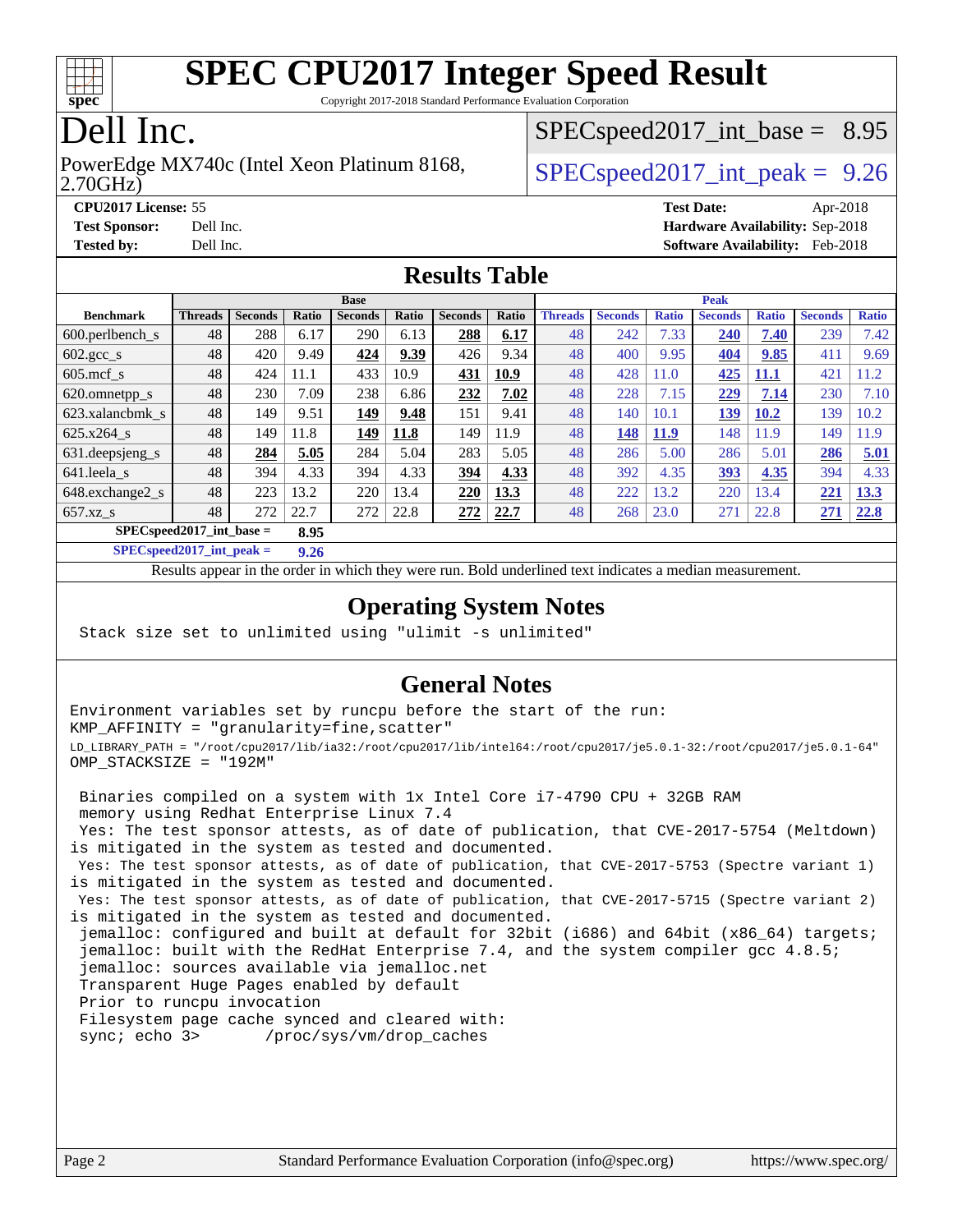

Copyright 2017-2018 Standard Performance Evaluation Corporation

Dell Inc.<br>PowerEdge MX740c (Intel Xeon Platinum 8168, 2.70GHz)

[SPECspeed2017\\_int\\_base =](http://www.spec.org/auto/cpu2017/Docs/result-fields.html#SPECspeed2017intbase) 8.95

 $SPEC speed2017\_int\_peak = 9.26$ 

**[CPU2017 License:](http://www.spec.org/auto/cpu2017/Docs/result-fields.html#CPU2017License)** 55 **[Test Date:](http://www.spec.org/auto/cpu2017/Docs/result-fields.html#TestDate)** Apr-2018 **[Test Sponsor:](http://www.spec.org/auto/cpu2017/Docs/result-fields.html#TestSponsor)** Dell Inc. **[Hardware Availability:](http://www.spec.org/auto/cpu2017/Docs/result-fields.html#HardwareAvailability)** Sep-2018 **[Tested by:](http://www.spec.org/auto/cpu2017/Docs/result-fields.html#Testedby)** Dell Inc. **[Software Availability:](http://www.spec.org/auto/cpu2017/Docs/result-fields.html#SoftwareAvailability)** Feb-2018

### **[Platform Notes](http://www.spec.org/auto/cpu2017/Docs/result-fields.html#PlatformNotes)**

|                                                                                                                                                                                                                                                                                                                                                                                                                                     | (Continued on next page)                                                                                                                                                                                                                                                                                                                                                                                                                                        |  |
|-------------------------------------------------------------------------------------------------------------------------------------------------------------------------------------------------------------------------------------------------------------------------------------------------------------------------------------------------------------------------------------------------------------------------------------|-----------------------------------------------------------------------------------------------------------------------------------------------------------------------------------------------------------------------------------------------------------------------------------------------------------------------------------------------------------------------------------------------------------------------------------------------------------------|--|
|                                                                                                                                                                                                                                                                                                                                                                                                                                     |                                                                                                                                                                                                                                                                                                                                                                                                                                                                 |  |
| From 1scpu:<br>Architecture:<br>CPU op-mode(s):<br>Byte Order:<br>CPU(s):<br>On-line CPU(s) list:<br>$Thread(s)$ per core:<br>$Core(s)$ per socket:<br>Socket(s):<br>NUMA node(s):<br>Vendor ID:<br>CPU family:<br>Model:<br>Model name:<br>Stepping:                                                                                                                                                                               | x86 64<br>32-bit, 64-bit<br>Little Endian<br>48<br>$0 - 47$<br>$\mathbf{1}$<br>24<br>$\overline{a}$<br>2<br>GenuineIntel<br>6<br>85<br>Intel(R) Xeon(R) Platinum 8168 CPU @ 2.70GHz<br>4                                                                                                                                                                                                                                                                        |  |
| From /proc/cpuinfo<br>2 "physical id"s (chips)<br>48 "processors"<br>cpu cores $: 24$<br>siblings : 24                                                                                                                                                                                                                                                                                                                              | https://www.spec.org/cpu2017/Docs/config.html#sysinfo<br>model name: $Intel(R)$ Xeon $(R)$ Platinum 8168 CPU @ 2.70GHz<br>cores, siblings (Caution: counting these is hw and system dependent. The following<br>excerpts from /proc/cpuinfo might not be reliable. Use with caution.)<br>physical 0: cores 0 1 2 3 4 5 8 9 10 11 12 13 16 17 18 19 20 21 24 25 26 27 28 29<br>physical 1: cores 0 1 2 3 4 5 8 9 10 11 12 13 16 17 18 19 20 21 24 25 26 27 28 29 |  |
| CPU Performance set to Maximum Performance<br>C States set to Autonomous<br>C1EE Disabled<br>Uncore Frequency set to Dynamic<br>Energy Efficiency Policy set to Performance<br>Memory Patrol Scrub Disabled<br>Logical Processor Disabled<br>PCI ASPM L1 Link Power Management Disabled<br>Sysinfo program /root/cpu2017/bin/sysinfo<br>running on linux-kuth Thu Apr 12 08:14:14 2018<br>For more information on this section, see | CPU Interconnect Bus Link Power Management Disabled<br>Rev: r5797 of 2017-06-14 96c45e4568ad54c135fd618bcc091c0f<br>SUT (System Under Test) info as seen by some common utilities.                                                                                                                                                                                                                                                                              |  |
| Virtualization Technology Disabled<br>System Profile set to Custom                                                                                                                                                                                                                                                                                                                                                                  |                                                                                                                                                                                                                                                                                                                                                                                                                                                                 |  |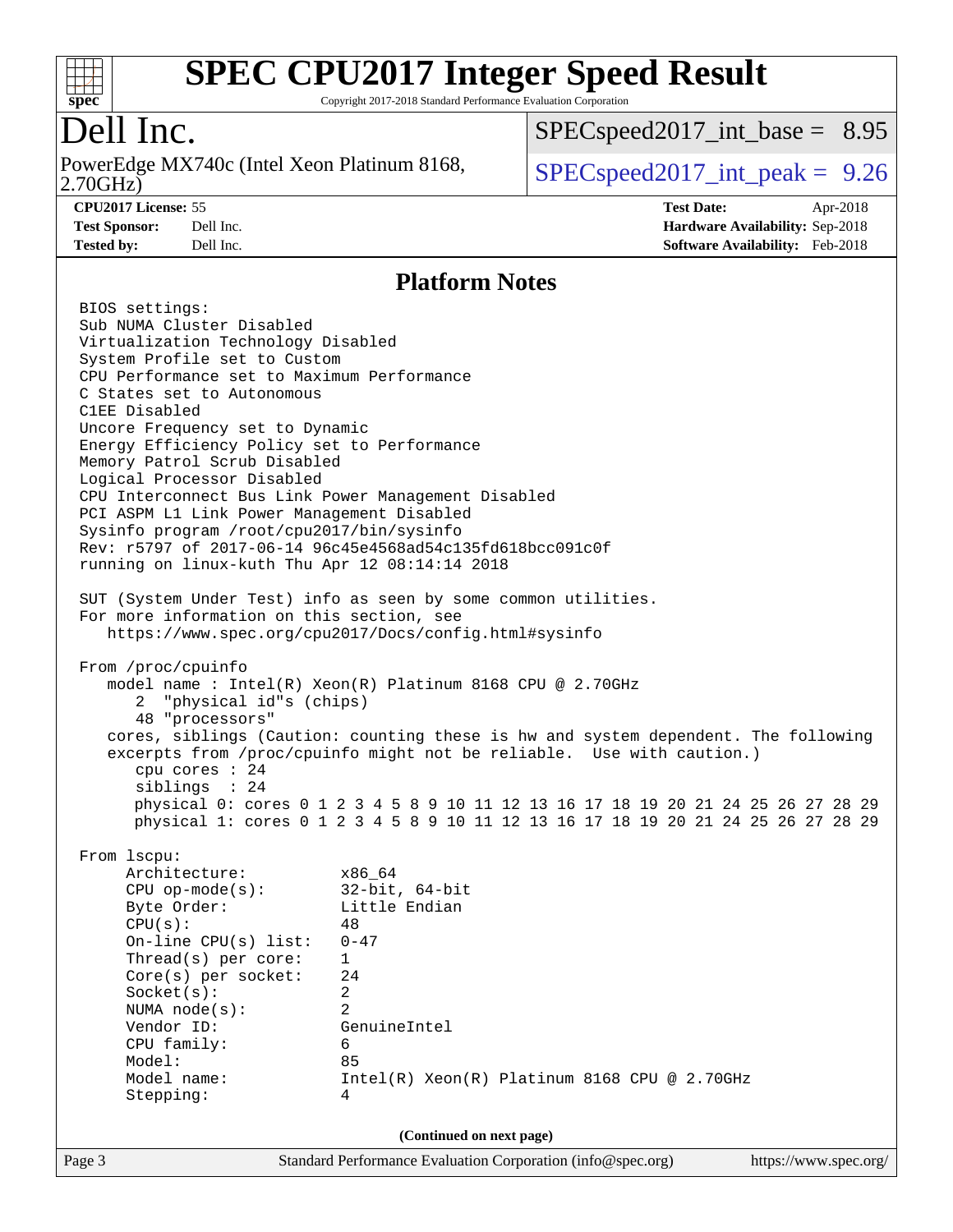

Copyright 2017-2018 Standard Performance Evaluation Corporation

## Dell Inc.

2.70GHz) PowerEdge MX740c (Intel Xeon Platinum 8168,  $\vert$  [SPECspeed2017\\_int\\_peak =](http://www.spec.org/auto/cpu2017/Docs/result-fields.html#SPECspeed2017intpeak) 9.26

 $SPECspeed2017\_int\_base = 8.95$ 

**[CPU2017 License:](http://www.spec.org/auto/cpu2017/Docs/result-fields.html#CPU2017License)** 55 **[Test Date:](http://www.spec.org/auto/cpu2017/Docs/result-fields.html#TestDate)** Apr-2018 **[Test Sponsor:](http://www.spec.org/auto/cpu2017/Docs/result-fields.html#TestSponsor)** Dell Inc. **[Hardware Availability:](http://www.spec.org/auto/cpu2017/Docs/result-fields.html#HardwareAvailability)** Sep-2018 **[Tested by:](http://www.spec.org/auto/cpu2017/Docs/result-fields.html#Testedby)** Dell Inc. **[Software Availability:](http://www.spec.org/auto/cpu2017/Docs/result-fields.html#SoftwareAvailability)** Feb-2018

### **[Platform Notes \(Continued\)](http://www.spec.org/auto/cpu2017/Docs/result-fields.html#PlatformNotes)**

 CPU MHz: 2693.664 BogoMIPS: 5387.32 Virtualization: VT-x L1d cache: 32K L1i cache: 32K L2 cache: 1024K L3 cache: 33792K NUMA node0 CPU(s): 0,2,4,6,8,10,12,14,16,18,20,22,24,26,28,30,32,34,36,38,40,42,44,46 NUMA node1 CPU(s): 1,3,5,7,9,11,13,15,17,19,21,23,25,27,29,31,33,35,37,39,41,43,45,47 Flags: fpu vme de pse tsc msr pae mce cx8 apic sep mtrr pge mca cmov pat pse36 clflush dts acpi mmx fxsr sse sse2 ss ht tm pbe syscall nx pdpe1gb rdtscp lm constant\_tsc art arch\_perfmon pebs bts rep\_good nopl xtopology nonstop\_tsc aperfmperf eagerfpu pni pclmulqdq dtes64 monitor ds\_cpl vmx smx est tm2 ssse3 sdbg fma cx16 xtpr pdcm pcid dca sse4\_1 sse4\_2 x2apic movbe popcnt tsc\_deadline\_timer aes xsave avx f16c rdrand lahf\_lm abm 3dnowprefetch ida arat epb invpcid\_single pln pts dtherm intel\_pt rsb\_ctxsw spec\_ctrl retpoline kaiser tpr\_shadow vnmi flexpriority ept vpid fsgsbase tsc\_adjust bmi1 hle avx2 smep bmi2 erms invpcid rtm cqm mpx avx512f avx512dq rdseed adx smap clflushopt clwb avx512cd avx512bw avx512vl xsaveopt xsavec xgetbv1 cqm\_llc cqm\_occup\_llc pku ospke /proc/cpuinfo cache data cache size : 33792 KB From numactl --hardware WARNING: a numactl 'node' might or might not correspond to a physical chip. available: 2 nodes (0-1) node 0 cpus: 0 2 4 6 8 10 12 14 16 18 20 22 24 26 28 30 32 34 36 38 40 42 44 46 node 0 size: 95352 MB node 0 free: 94679 MB node 1 cpus: 1 3 5 7 9 11 13 15 17 19 21 23 25 27 29 31 33 35 37 39 41 43 45 47 node 1 size: 96747 MB node 1 free: 96182 MB node distances: node 0 1 0: 10 21 1: 21 10 From /proc/meminfo MemTotal: 196711100 kB HugePages\_Total: 0 Hugepagesize: 2048 kB /usr/bin/lsb\_release -d SUSE Linux Enterprise Server 12 SP3 **(Continued on next page)**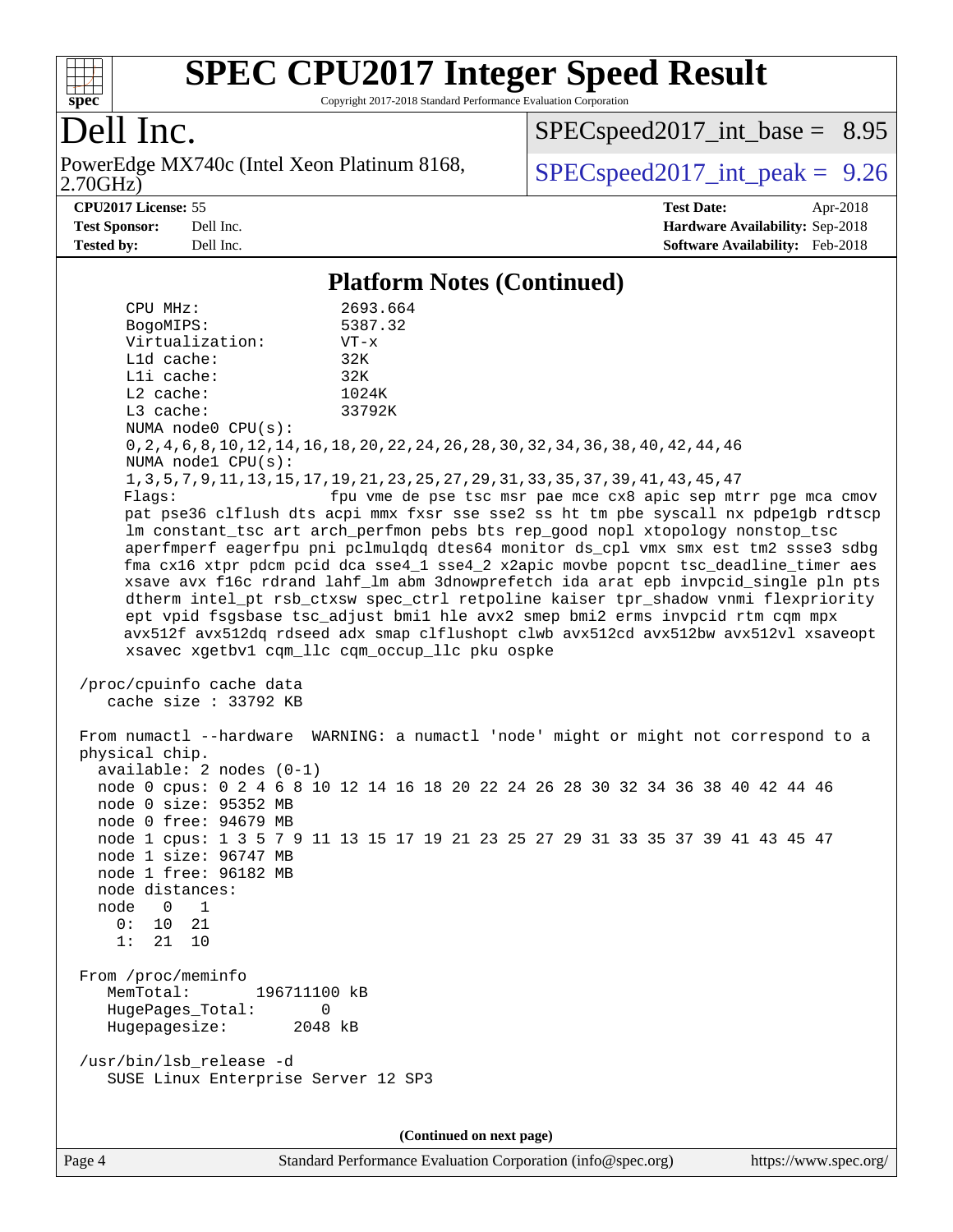

Copyright 2017-2018 Standard Performance Evaluation Corporation

### Dell Inc.

2.70GHz) PowerEdge MX740c (Intel Xeon Platinum 8168,  $\boxed{\text{SPEC speed2017\_int\_peak = 9.26}}$ 

[SPECspeed2017\\_int\\_base =](http://www.spec.org/auto/cpu2017/Docs/result-fields.html#SPECspeed2017intbase) 8.95

**[Tested by:](http://www.spec.org/auto/cpu2017/Docs/result-fields.html#Testedby)** Dell Inc. **[Software Availability:](http://www.spec.org/auto/cpu2017/Docs/result-fields.html#SoftwareAvailability)** Feb-2018

**[CPU2017 License:](http://www.spec.org/auto/cpu2017/Docs/result-fields.html#CPU2017License)** 55 **[Test Date:](http://www.spec.org/auto/cpu2017/Docs/result-fields.html#TestDate)** Apr-2018 **[Test Sponsor:](http://www.spec.org/auto/cpu2017/Docs/result-fields.html#TestSponsor)** Dell Inc. **[Hardware Availability:](http://www.spec.org/auto/cpu2017/Docs/result-fields.html#HardwareAvailability)** Sep-2018

### **[Platform Notes \(Continued\)](http://www.spec.org/auto/cpu2017/Docs/result-fields.html#PlatformNotes)**

| From /etc/*release* /etc/*version*<br>$S$ uSE-release:                                                                                                                                                                                                                                                                                                                                       |
|----------------------------------------------------------------------------------------------------------------------------------------------------------------------------------------------------------------------------------------------------------------------------------------------------------------------------------------------------------------------------------------------|
| SUSE Linux Enterprise Server 12 (x86_64)                                                                                                                                                                                                                                                                                                                                                     |
| $VERSION = 12$<br>$PATCHLEVEL = 3$                                                                                                                                                                                                                                                                                                                                                           |
| # This file is deprecated and will be removed in a future service pack or release.<br># Please check /etc/os-release for details about this release.                                                                                                                                                                                                                                         |
| os-release:<br>NAME="SLES"                                                                                                                                                                                                                                                                                                                                                                   |
| VERSION="12-SP3"<br>VERSION_ID="12.3"                                                                                                                                                                                                                                                                                                                                                        |
| PRETTY_NAME="SUSE Linux Enterprise Server 12 SP3"<br>ID="sles"                                                                                                                                                                                                                                                                                                                               |
| ANSI COLOR="0;32"                                                                                                                                                                                                                                                                                                                                                                            |
| CPE_NAME="cpe:/o:suse:sles:12:sp3"                                                                                                                                                                                                                                                                                                                                                           |
| uname $-a$ :                                                                                                                                                                                                                                                                                                                                                                                 |
| Linux linux-kuth 4.4.114-94.11-default #1 SMP Thu Feb 1 19:28:26 UTC 2018 (4309ff9)<br>x86_64 x86_64 x86_64 GNU/Linux                                                                                                                                                                                                                                                                        |
| run-level 3 Apr 12 08:10                                                                                                                                                                                                                                                                                                                                                                     |
| SPEC is set to: /root/cpu2017<br>Filesystem<br>Type Size Used Avail Use% Mounted on<br>/dev/sda2<br>xfs 890G 17G 874G<br>$2\frac{8}{1}$ /                                                                                                                                                                                                                                                    |
| Additional information from dmidecode follows. WARNING: Use caution when you interpret<br>this section. The 'dmidecode' program reads system data which is "intended to allow<br>hardware to be accurately determined", but the intent may not be met, as there are<br>frequent changes to hardware, firmware, and the "DMTF SMBIOS" standard.<br>BIOS Dell Inc. 0.4.0 03/28/2018<br>Memory: |
| 12x 00AD063200AD HMA82GR7AFR8N-VK 16 GB 2 rank 2666<br>12x Not Specified Not Specified                                                                                                                                                                                                                                                                                                       |
| (End of data from sysinfo program)                                                                                                                                                                                                                                                                                                                                                           |
| <b>Compiler Version Notes</b>                                                                                                                                                                                                                                                                                                                                                                |
| 600.perlbench_s(base) 602.gcc_s(base) 605.mcf_s(base) 625.x264_s(base,<br>CC<br>peak) 657.xz_s(base)                                                                                                                                                                                                                                                                                         |
| icc (ICC) 18.0.0 20170811<br>Copyright (C) 1985-2017 Intel Corporation. All rights reserved.                                                                                                                                                                                                                                                                                                 |
| (Continued on next page)                                                                                                                                                                                                                                                                                                                                                                     |
| Standard Performance Evaluation Corporation (info@spec.org)<br>Page 5<br>https://www.spec.org/                                                                                                                                                                                                                                                                                               |
|                                                                                                                                                                                                                                                                                                                                                                                              |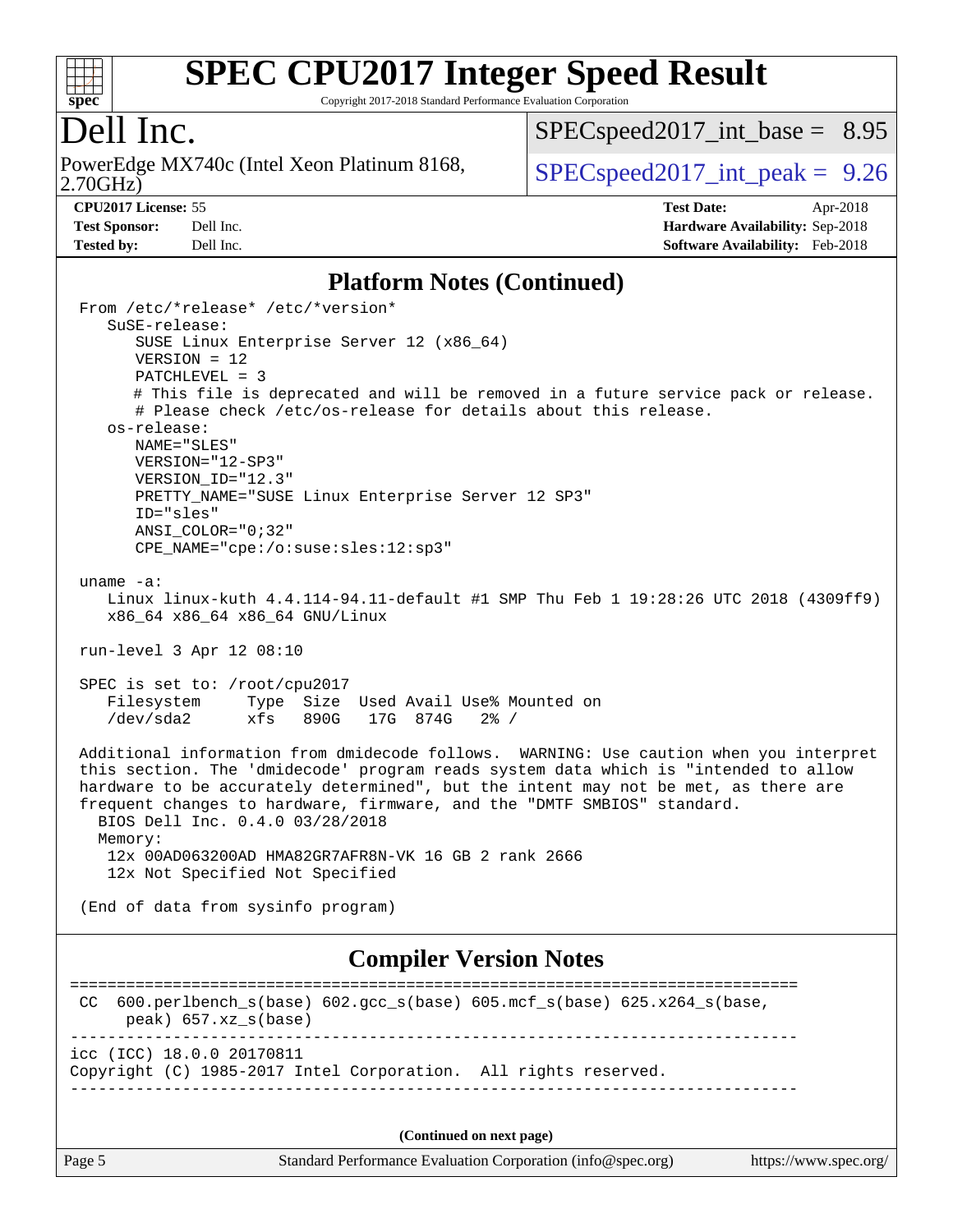

Copyright 2017-2018 Standard Performance Evaluation Corporation

### Dell Inc.

2.70GHz) PowerEdge MX740c (Intel Xeon Platinum 8168,  $\boxed{\text{SPEC speed2017\_int\_peak = 9.26}}$ 

[SPECspeed2017\\_int\\_base =](http://www.spec.org/auto/cpu2017/Docs/result-fields.html#SPECspeed2017intbase) 8.95

**[CPU2017 License:](http://www.spec.org/auto/cpu2017/Docs/result-fields.html#CPU2017License)** 55 **[Test Date:](http://www.spec.org/auto/cpu2017/Docs/result-fields.html#TestDate)** Apr-2018 **[Test Sponsor:](http://www.spec.org/auto/cpu2017/Docs/result-fields.html#TestSponsor)** Dell Inc. **[Hardware Availability:](http://www.spec.org/auto/cpu2017/Docs/result-fields.html#HardwareAvailability)** Sep-2018 **[Tested by:](http://www.spec.org/auto/cpu2017/Docs/result-fields.html#Testedby)** Dell Inc. **[Software Availability:](http://www.spec.org/auto/cpu2017/Docs/result-fields.html#SoftwareAvailability)** Feb-2018

### **[Compiler Version Notes \(Continued\)](http://www.spec.org/auto/cpu2017/Docs/result-fields.html#CompilerVersionNotes)**

| 600.perlbench_s(peak) 602.gcc_s(peak) 605.mcf_s(peak) 657.xz_s(peak)<br>CC.                                          |
|----------------------------------------------------------------------------------------------------------------------|
| icc (ICC) 18.0.0 20170811<br>Copyright (C) 1985-2017 Intel Corporation. All rights reserved.                         |
| CXXC 620.omnetpp $s(base)$ 623.xalancbmk $s(base)$ 631.deepsjeng $s(base)$<br>$641.$ leela $s$ (base)                |
| icpc (ICC) 18.0.0 20170811<br>Copyright (C) 1985-2017 Intel Corporation. All rights reserved.                        |
| CXXC 620.omnetpp $s(\text{peak})$ 623.xalancbmk $s(\text{peak})$ 631.deepsjeng $s(\text{peak})$<br>641.leela_s(peak) |
| icpc (ICC) 18.0.0 20170811<br>Copyright (C) 1985-2017 Intel Corporation. All rights reserved.                        |
| 648.exchange2 s(base, peak)<br>FC                                                                                    |
| ifort (IFORT) 18.0.0 20170811<br>Copyright (C) 1985-2017 Intel Corporation. All rights reserved.                     |

### **[Base Compiler Invocation](http://www.spec.org/auto/cpu2017/Docs/result-fields.html#BaseCompilerInvocation)**

#### [C benchmarks](http://www.spec.org/auto/cpu2017/Docs/result-fields.html#Cbenchmarks): [icc](http://www.spec.org/cpu2017/results/res2018q4/cpu2017-20181001-09005.flags.html#user_CCbase_intel_icc_18.0_66fc1ee009f7361af1fbd72ca7dcefbb700085f36577c54f309893dd4ec40d12360134090235512931783d35fd58c0460139e722d5067c5574d8eaf2b3e37e92)

[C++ benchmarks:](http://www.spec.org/auto/cpu2017/Docs/result-fields.html#CXXbenchmarks) [icpc](http://www.spec.org/cpu2017/results/res2018q4/cpu2017-20181001-09005.flags.html#user_CXXbase_intel_icpc_18.0_c510b6838c7f56d33e37e94d029a35b4a7bccf4766a728ee175e80a419847e808290a9b78be685c44ab727ea267ec2f070ec5dc83b407c0218cded6866a35d07)

[Fortran benchmarks](http://www.spec.org/auto/cpu2017/Docs/result-fields.html#Fortranbenchmarks): [ifort](http://www.spec.org/cpu2017/results/res2018q4/cpu2017-20181001-09005.flags.html#user_FCbase_intel_ifort_18.0_8111460550e3ca792625aed983ce982f94888b8b503583aa7ba2b8303487b4d8a21a13e7191a45c5fd58ff318f48f9492884d4413fa793fd88dd292cad7027ca)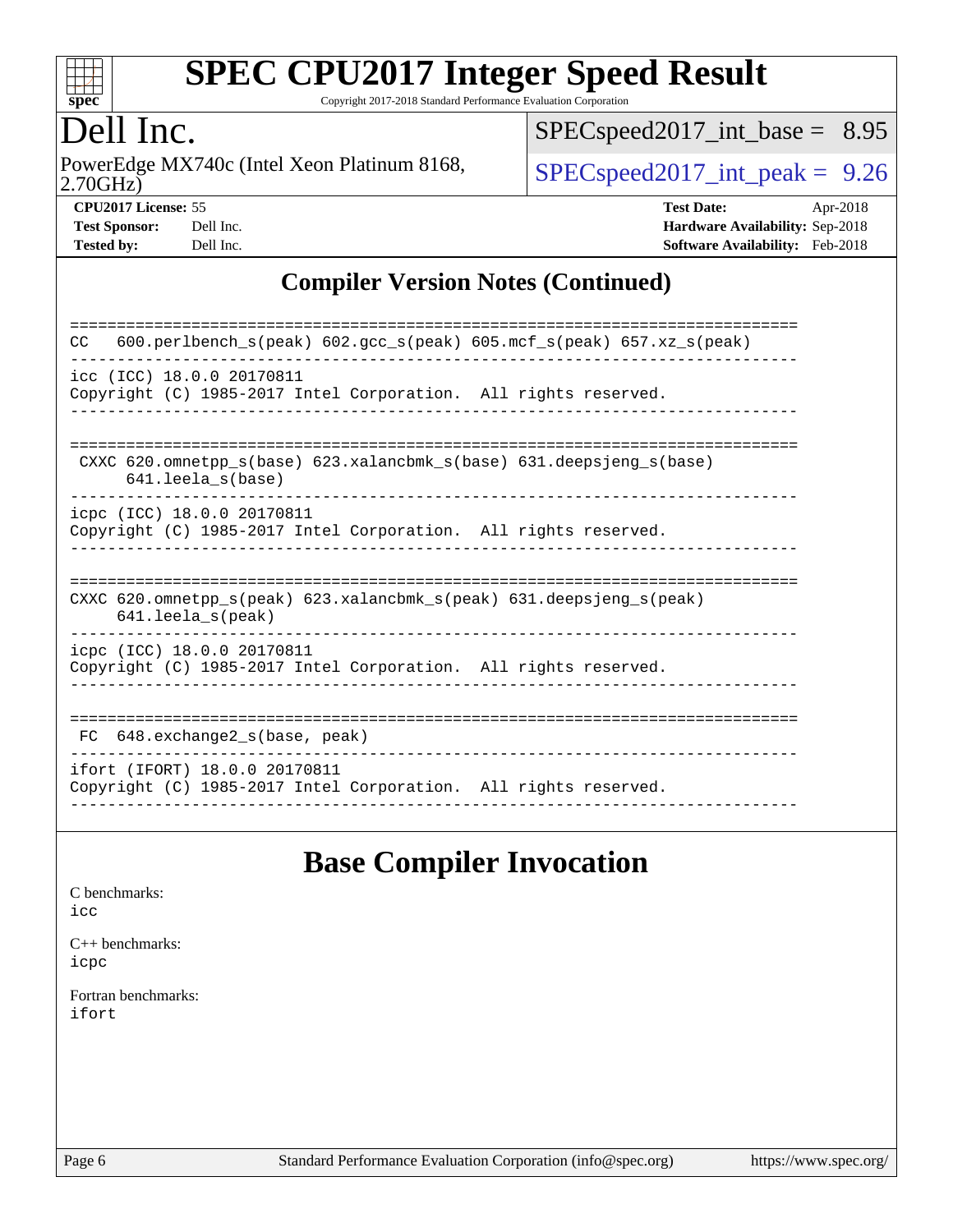

Copyright 2017-2018 Standard Performance Evaluation Corporation

### Dell Inc.

2.70GHz) PowerEdge MX740c (Intel Xeon Platinum 8168,  $\vert$  [SPECspeed2017\\_int\\_peak =](http://www.spec.org/auto/cpu2017/Docs/result-fields.html#SPECspeed2017intpeak) 9.26

 $SPECspeed2017\_int\_base = 8.95$ 

**[CPU2017 License:](http://www.spec.org/auto/cpu2017/Docs/result-fields.html#CPU2017License)** 55 **[Test Date:](http://www.spec.org/auto/cpu2017/Docs/result-fields.html#TestDate)** Apr-2018 **[Test Sponsor:](http://www.spec.org/auto/cpu2017/Docs/result-fields.html#TestSponsor)** Dell Inc. **[Hardware Availability:](http://www.spec.org/auto/cpu2017/Docs/result-fields.html#HardwareAvailability)** Sep-2018 **[Tested by:](http://www.spec.org/auto/cpu2017/Docs/result-fields.html#Testedby)** Dell Inc. **[Software Availability:](http://www.spec.org/auto/cpu2017/Docs/result-fields.html#SoftwareAvailability)** Feb-2018

### **[Base Portability Flags](http://www.spec.org/auto/cpu2017/Docs/result-fields.html#BasePortabilityFlags)**

 600.perlbench\_s: [-DSPEC\\_LP64](http://www.spec.org/cpu2017/results/res2018q4/cpu2017-20181001-09005.flags.html#b600.perlbench_s_basePORTABILITY_DSPEC_LP64) [-DSPEC\\_LINUX\\_X64](http://www.spec.org/cpu2017/results/res2018q4/cpu2017-20181001-09005.flags.html#b600.perlbench_s_baseCPORTABILITY_DSPEC_LINUX_X64)  $602.\text{gcc}\$ s:  $-DSPEC$  LP64 605.mcf\_s: [-DSPEC\\_LP64](http://www.spec.org/cpu2017/results/res2018q4/cpu2017-20181001-09005.flags.html#suite_basePORTABILITY605_mcf_s_DSPEC_LP64) 620.omnetpp\_s: [-DSPEC\\_LP64](http://www.spec.org/cpu2017/results/res2018q4/cpu2017-20181001-09005.flags.html#suite_basePORTABILITY620_omnetpp_s_DSPEC_LP64) 623.xalancbmk\_s: [-DSPEC\\_LP64](http://www.spec.org/cpu2017/results/res2018q4/cpu2017-20181001-09005.flags.html#suite_basePORTABILITY623_xalancbmk_s_DSPEC_LP64) [-DSPEC\\_LINUX](http://www.spec.org/cpu2017/results/res2018q4/cpu2017-20181001-09005.flags.html#b623.xalancbmk_s_baseCXXPORTABILITY_DSPEC_LINUX) 625.x264\_s: [-DSPEC\\_LP64](http://www.spec.org/cpu2017/results/res2018q4/cpu2017-20181001-09005.flags.html#suite_basePORTABILITY625_x264_s_DSPEC_LP64) 631.deepsjeng\_s: [-DSPEC\\_LP64](http://www.spec.org/cpu2017/results/res2018q4/cpu2017-20181001-09005.flags.html#suite_basePORTABILITY631_deepsjeng_s_DSPEC_LP64) 641.leela\_s: [-DSPEC\\_LP64](http://www.spec.org/cpu2017/results/res2018q4/cpu2017-20181001-09005.flags.html#suite_basePORTABILITY641_leela_s_DSPEC_LP64) 648.exchange2\_s: [-DSPEC\\_LP64](http://www.spec.org/cpu2017/results/res2018q4/cpu2017-20181001-09005.flags.html#suite_basePORTABILITY648_exchange2_s_DSPEC_LP64) 657.xz\_s: [-DSPEC\\_LP64](http://www.spec.org/cpu2017/results/res2018q4/cpu2017-20181001-09005.flags.html#suite_basePORTABILITY657_xz_s_DSPEC_LP64)

### **[Base Optimization Flags](http://www.spec.org/auto/cpu2017/Docs/result-fields.html#BaseOptimizationFlags)**

#### [C benchmarks](http://www.spec.org/auto/cpu2017/Docs/result-fields.html#Cbenchmarks):

[-Wl,-z,muldefs](http://www.spec.org/cpu2017/results/res2018q4/cpu2017-20181001-09005.flags.html#user_CCbase_link_force_multiple1_b4cbdb97b34bdee9ceefcfe54f4c8ea74255f0b02a4b23e853cdb0e18eb4525ac79b5a88067c842dd0ee6996c24547a27a4b99331201badda8798ef8a743f577) [-xCORE-AVX512](http://www.spec.org/cpu2017/results/res2018q4/cpu2017-20181001-09005.flags.html#user_CCbase_f-xCORE-AVX512) [-ipo](http://www.spec.org/cpu2017/results/res2018q4/cpu2017-20181001-09005.flags.html#user_CCbase_f-ipo) [-O3](http://www.spec.org/cpu2017/results/res2018q4/cpu2017-20181001-09005.flags.html#user_CCbase_f-O3) [-no-prec-div](http://www.spec.org/cpu2017/results/res2018q4/cpu2017-20181001-09005.flags.html#user_CCbase_f-no-prec-div) [-qopt-mem-layout-trans=3](http://www.spec.org/cpu2017/results/res2018q4/cpu2017-20181001-09005.flags.html#user_CCbase_f-qopt-mem-layout-trans_de80db37974c74b1f0e20d883f0b675c88c3b01e9d123adea9b28688d64333345fb62bc4a798493513fdb68f60282f9a726aa07f478b2f7113531aecce732043) [-qopenmp](http://www.spec.org/cpu2017/results/res2018q4/cpu2017-20181001-09005.flags.html#user_CCbase_qopenmp_16be0c44f24f464004c6784a7acb94aca937f053568ce72f94b139a11c7c168634a55f6653758ddd83bcf7b8463e8028bb0b48b77bcddc6b78d5d95bb1df2967) [-DSPEC\\_OPENMP](http://www.spec.org/cpu2017/results/res2018q4/cpu2017-20181001-09005.flags.html#suite_CCbase_DSPEC_OPENMP) [-L/usr/local/je5.0.1-64/lib](http://www.spec.org/cpu2017/results/res2018q4/cpu2017-20181001-09005.flags.html#user_CCbase_jemalloc_link_path64_4b10a636b7bce113509b17f3bd0d6226c5fb2346b9178c2d0232c14f04ab830f976640479e5c33dc2bcbbdad86ecfb6634cbbd4418746f06f368b512fced5394) [-ljemalloc](http://www.spec.org/cpu2017/results/res2018q4/cpu2017-20181001-09005.flags.html#user_CCbase_jemalloc_link_lib_d1249b907c500fa1c0672f44f562e3d0f79738ae9e3c4a9c376d49f265a04b9c99b167ecedbf6711b3085be911c67ff61f150a17b3472be731631ba4d0471706)

### [C++ benchmarks:](http://www.spec.org/auto/cpu2017/Docs/result-fields.html#CXXbenchmarks)

[-Wl,-z,muldefs](http://www.spec.org/cpu2017/results/res2018q4/cpu2017-20181001-09005.flags.html#user_CXXbase_link_force_multiple1_b4cbdb97b34bdee9ceefcfe54f4c8ea74255f0b02a4b23e853cdb0e18eb4525ac79b5a88067c842dd0ee6996c24547a27a4b99331201badda8798ef8a743f577) [-xCORE-AVX512](http://www.spec.org/cpu2017/results/res2018q4/cpu2017-20181001-09005.flags.html#user_CXXbase_f-xCORE-AVX512) [-ipo](http://www.spec.org/cpu2017/results/res2018q4/cpu2017-20181001-09005.flags.html#user_CXXbase_f-ipo) [-O3](http://www.spec.org/cpu2017/results/res2018q4/cpu2017-20181001-09005.flags.html#user_CXXbase_f-O3) [-no-prec-div](http://www.spec.org/cpu2017/results/res2018q4/cpu2017-20181001-09005.flags.html#user_CXXbase_f-no-prec-div) [-qopt-mem-layout-trans=3](http://www.spec.org/cpu2017/results/res2018q4/cpu2017-20181001-09005.flags.html#user_CXXbase_f-qopt-mem-layout-trans_de80db37974c74b1f0e20d883f0b675c88c3b01e9d123adea9b28688d64333345fb62bc4a798493513fdb68f60282f9a726aa07f478b2f7113531aecce732043) [-L/usr/local/je5.0.1-64/lib](http://www.spec.org/cpu2017/results/res2018q4/cpu2017-20181001-09005.flags.html#user_CXXbase_jemalloc_link_path64_4b10a636b7bce113509b17f3bd0d6226c5fb2346b9178c2d0232c14f04ab830f976640479e5c33dc2bcbbdad86ecfb6634cbbd4418746f06f368b512fced5394) [-ljemalloc](http://www.spec.org/cpu2017/results/res2018q4/cpu2017-20181001-09005.flags.html#user_CXXbase_jemalloc_link_lib_d1249b907c500fa1c0672f44f562e3d0f79738ae9e3c4a9c376d49f265a04b9c99b167ecedbf6711b3085be911c67ff61f150a17b3472be731631ba4d0471706)

### [Fortran benchmarks](http://www.spec.org/auto/cpu2017/Docs/result-fields.html#Fortranbenchmarks):

[-Wl,-z,muldefs](http://www.spec.org/cpu2017/results/res2018q4/cpu2017-20181001-09005.flags.html#user_FCbase_link_force_multiple1_b4cbdb97b34bdee9ceefcfe54f4c8ea74255f0b02a4b23e853cdb0e18eb4525ac79b5a88067c842dd0ee6996c24547a27a4b99331201badda8798ef8a743f577) [-xCORE-AVX512](http://www.spec.org/cpu2017/results/res2018q4/cpu2017-20181001-09005.flags.html#user_FCbase_f-xCORE-AVX512) [-ipo](http://www.spec.org/cpu2017/results/res2018q4/cpu2017-20181001-09005.flags.html#user_FCbase_f-ipo) [-O3](http://www.spec.org/cpu2017/results/res2018q4/cpu2017-20181001-09005.flags.html#user_FCbase_f-O3) [-no-prec-div](http://www.spec.org/cpu2017/results/res2018q4/cpu2017-20181001-09005.flags.html#user_FCbase_f-no-prec-div) [-qopt-mem-layout-trans=3](http://www.spec.org/cpu2017/results/res2018q4/cpu2017-20181001-09005.flags.html#user_FCbase_f-qopt-mem-layout-trans_de80db37974c74b1f0e20d883f0b675c88c3b01e9d123adea9b28688d64333345fb62bc4a798493513fdb68f60282f9a726aa07f478b2f7113531aecce732043) [-nostandard-realloc-lhs](http://www.spec.org/cpu2017/results/res2018q4/cpu2017-20181001-09005.flags.html#user_FCbase_f_2003_std_realloc_82b4557e90729c0f113870c07e44d33d6f5a304b4f63d4c15d2d0f1fab99f5daaed73bdb9275d9ae411527f28b936061aa8b9c8f2d63842963b95c9dd6426b8a) [-align array32byte](http://www.spec.org/cpu2017/results/res2018q4/cpu2017-20181001-09005.flags.html#user_FCbase_align_array32byte_b982fe038af199962ba9a80c053b8342c548c85b40b8e86eb3cc33dee0d7986a4af373ac2d51c3f7cf710a18d62fdce2948f201cd044323541f22fc0fffc51b6) [-L/usr/local/je5.0.1-64/lib](http://www.spec.org/cpu2017/results/res2018q4/cpu2017-20181001-09005.flags.html#user_FCbase_jemalloc_link_path64_4b10a636b7bce113509b17f3bd0d6226c5fb2346b9178c2d0232c14f04ab830f976640479e5c33dc2bcbbdad86ecfb6634cbbd4418746f06f368b512fced5394) [-ljemalloc](http://www.spec.org/cpu2017/results/res2018q4/cpu2017-20181001-09005.flags.html#user_FCbase_jemalloc_link_lib_d1249b907c500fa1c0672f44f562e3d0f79738ae9e3c4a9c376d49f265a04b9c99b167ecedbf6711b3085be911c67ff61f150a17b3472be731631ba4d0471706)

### **[Base Other Flags](http://www.spec.org/auto/cpu2017/Docs/result-fields.html#BaseOtherFlags)**

[C benchmarks](http://www.spec.org/auto/cpu2017/Docs/result-fields.html#Cbenchmarks):  $-m64 - std= c11$  $-m64 - std= c11$ 

[C++ benchmarks:](http://www.spec.org/auto/cpu2017/Docs/result-fields.html#CXXbenchmarks) [-m64](http://www.spec.org/cpu2017/results/res2018q4/cpu2017-20181001-09005.flags.html#user_CXXbase_intel_intel64_18.0_af43caccfc8ded86e7699f2159af6efc7655f51387b94da716254467f3c01020a5059329e2569e4053f409e7c9202a7efc638f7a6d1ffb3f52dea4a3e31d82ab)

[Fortran benchmarks](http://www.spec.org/auto/cpu2017/Docs/result-fields.html#Fortranbenchmarks): [-m64](http://www.spec.org/cpu2017/results/res2018q4/cpu2017-20181001-09005.flags.html#user_FCbase_intel_intel64_18.0_af43caccfc8ded86e7699f2159af6efc7655f51387b94da716254467f3c01020a5059329e2569e4053f409e7c9202a7efc638f7a6d1ffb3f52dea4a3e31d82ab)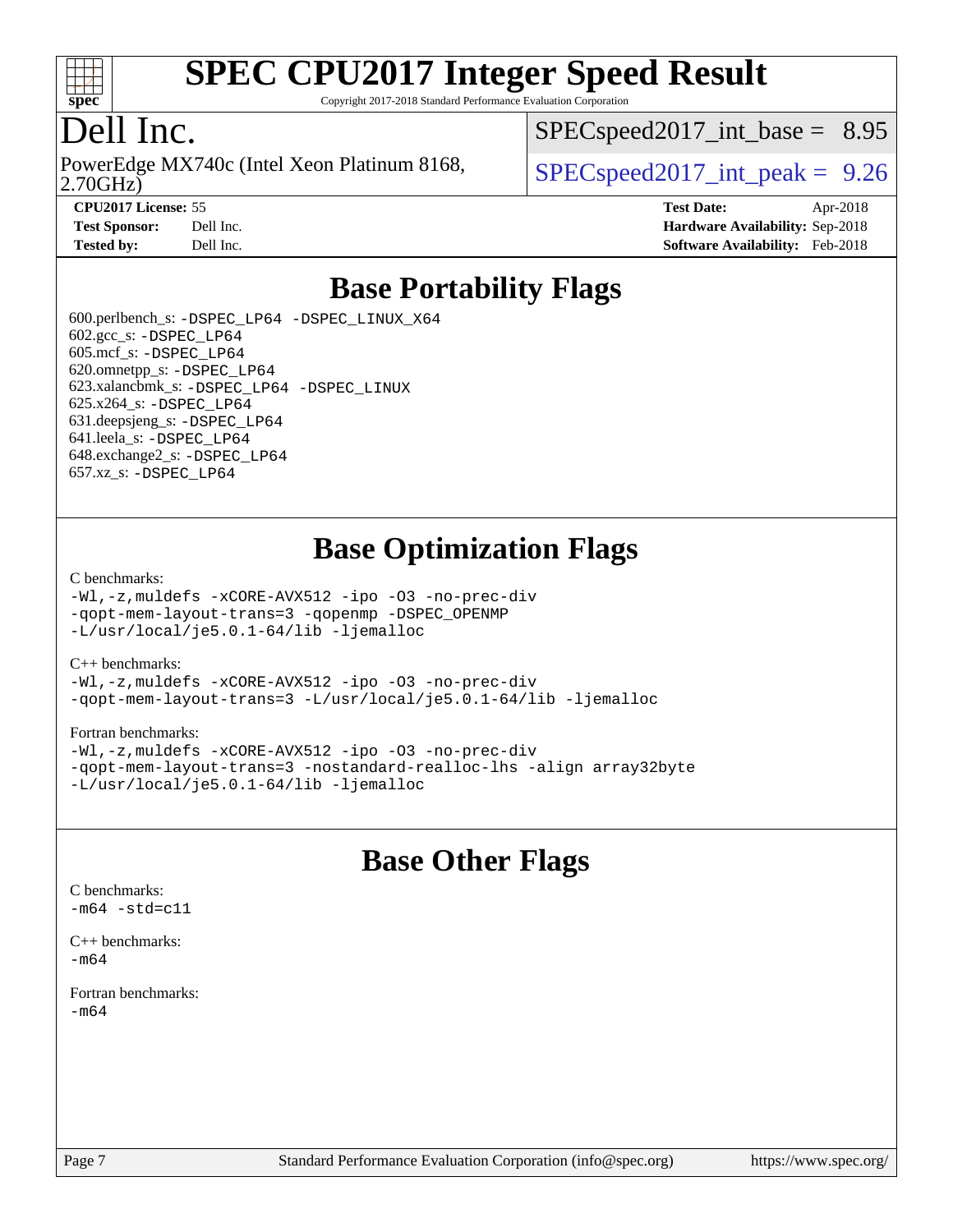

Copyright 2017-2018 Standard Performance Evaluation Corporation

## Dell Inc.

2.70GHz) PowerEdge MX740c (Intel Xeon Platinum 8168,  $\vert$  [SPECspeed2017\\_int\\_peak =](http://www.spec.org/auto/cpu2017/Docs/result-fields.html#SPECspeed2017intpeak) 9.26

 $SPECspeed2017\_int\_base = 8.95$ 

**[CPU2017 License:](http://www.spec.org/auto/cpu2017/Docs/result-fields.html#CPU2017License)** 55 **[Test Date:](http://www.spec.org/auto/cpu2017/Docs/result-fields.html#TestDate)** Apr-2018 **[Test Sponsor:](http://www.spec.org/auto/cpu2017/Docs/result-fields.html#TestSponsor)** Dell Inc. **[Hardware Availability:](http://www.spec.org/auto/cpu2017/Docs/result-fields.html#HardwareAvailability)** Sep-2018 **[Tested by:](http://www.spec.org/auto/cpu2017/Docs/result-fields.html#Testedby)** Dell Inc. **[Software Availability:](http://www.spec.org/auto/cpu2017/Docs/result-fields.html#SoftwareAvailability)** Feb-2018

### **[Peak Compiler Invocation](http://www.spec.org/auto/cpu2017/Docs/result-fields.html#PeakCompilerInvocation)**

[C benchmarks](http://www.spec.org/auto/cpu2017/Docs/result-fields.html#Cbenchmarks):

[icc](http://www.spec.org/cpu2017/results/res2018q4/cpu2017-20181001-09005.flags.html#user_CCpeak_intel_icc_18.0_66fc1ee009f7361af1fbd72ca7dcefbb700085f36577c54f309893dd4ec40d12360134090235512931783d35fd58c0460139e722d5067c5574d8eaf2b3e37e92)

[C++ benchmarks:](http://www.spec.org/auto/cpu2017/Docs/result-fields.html#CXXbenchmarks) [icpc](http://www.spec.org/cpu2017/results/res2018q4/cpu2017-20181001-09005.flags.html#user_CXXpeak_intel_icpc_18.0_c510b6838c7f56d33e37e94d029a35b4a7bccf4766a728ee175e80a419847e808290a9b78be685c44ab727ea267ec2f070ec5dc83b407c0218cded6866a35d07)

[Fortran benchmarks](http://www.spec.org/auto/cpu2017/Docs/result-fields.html#Fortranbenchmarks): [ifort](http://www.spec.org/cpu2017/results/res2018q4/cpu2017-20181001-09005.flags.html#user_FCpeak_intel_ifort_18.0_8111460550e3ca792625aed983ce982f94888b8b503583aa7ba2b8303487b4d8a21a13e7191a45c5fd58ff318f48f9492884d4413fa793fd88dd292cad7027ca)

### **[Peak Portability Flags](http://www.spec.org/auto/cpu2017/Docs/result-fields.html#PeakPortabilityFlags)**

 600.perlbench\_s: [-DSPEC\\_LP64](http://www.spec.org/cpu2017/results/res2018q4/cpu2017-20181001-09005.flags.html#b600.perlbench_s_peakPORTABILITY_DSPEC_LP64) [-DSPEC\\_LINUX\\_X64](http://www.spec.org/cpu2017/results/res2018q4/cpu2017-20181001-09005.flags.html#b600.perlbench_s_peakCPORTABILITY_DSPEC_LINUX_X64) 602.gcc\_s: [-DSPEC\\_LP64](http://www.spec.org/cpu2017/results/res2018q4/cpu2017-20181001-09005.flags.html#suite_peakPORTABILITY602_gcc_s_DSPEC_LP64) 605.mcf\_s: [-DSPEC\\_LP64](http://www.spec.org/cpu2017/results/res2018q4/cpu2017-20181001-09005.flags.html#suite_peakPORTABILITY605_mcf_s_DSPEC_LP64) 620.omnetpp\_s: [-DSPEC\\_LP64](http://www.spec.org/cpu2017/results/res2018q4/cpu2017-20181001-09005.flags.html#suite_peakPORTABILITY620_omnetpp_s_DSPEC_LP64) 623.xalancbmk\_s: [-D\\_FILE\\_OFFSET\\_BITS=64](http://www.spec.org/cpu2017/results/res2018q4/cpu2017-20181001-09005.flags.html#user_peakPORTABILITY623_xalancbmk_s_file_offset_bits_64_5ae949a99b284ddf4e95728d47cb0843d81b2eb0e18bdfe74bbf0f61d0b064f4bda2f10ea5eb90e1dcab0e84dbc592acfc5018bc955c18609f94ddb8d550002c) [-DSPEC\\_LINUX](http://www.spec.org/cpu2017/results/res2018q4/cpu2017-20181001-09005.flags.html#b623.xalancbmk_s_peakCXXPORTABILITY_DSPEC_LINUX) 625.x264\_s: [-DSPEC\\_LP64](http://www.spec.org/cpu2017/results/res2018q4/cpu2017-20181001-09005.flags.html#suite_peakPORTABILITY625_x264_s_DSPEC_LP64) 631.deepsjeng\_s: [-DSPEC\\_LP64](http://www.spec.org/cpu2017/results/res2018q4/cpu2017-20181001-09005.flags.html#suite_peakPORTABILITY631_deepsjeng_s_DSPEC_LP64) 641.leela\_s: [-DSPEC\\_LP64](http://www.spec.org/cpu2017/results/res2018q4/cpu2017-20181001-09005.flags.html#suite_peakPORTABILITY641_leela_s_DSPEC_LP64) 648.exchange2\_s: [-DSPEC\\_LP64](http://www.spec.org/cpu2017/results/res2018q4/cpu2017-20181001-09005.flags.html#suite_peakPORTABILITY648_exchange2_s_DSPEC_LP64) 657.xz\_s: [-DSPEC\\_LP64](http://www.spec.org/cpu2017/results/res2018q4/cpu2017-20181001-09005.flags.html#suite_peakPORTABILITY657_xz_s_DSPEC_LP64)

## **[Peak Optimization Flags](http://www.spec.org/auto/cpu2017/Docs/result-fields.html#PeakOptimizationFlags)**

[C benchmarks](http://www.spec.org/auto/cpu2017/Docs/result-fields.html#Cbenchmarks):

600.perlbench\_s:  $-W1$ , -z, muldefs [-prof-gen](http://www.spec.org/cpu2017/results/res2018q4/cpu2017-20181001-09005.flags.html#user_peakPASS1_CFLAGSPASS1_LDFLAGS600_perlbench_s_prof_gen_5aa4926d6013ddb2a31985c654b3eb18169fc0c6952a63635c234f711e6e63dd76e94ad52365559451ec499a2cdb89e4dc58ba4c67ef54ca681ffbe1461d6b36)(pass 1) [-prof-use](http://www.spec.org/cpu2017/results/res2018q4/cpu2017-20181001-09005.flags.html#user_peakPASS2_CFLAGSPASS2_LDFLAGS600_perlbench_s_prof_use_1a21ceae95f36a2b53c25747139a6c16ca95bd9def2a207b4f0849963b97e94f5260e30a0c64f4bb623698870e679ca08317ef8150905d41bd88c6f78df73f19)(pass 2) -02 [-xCORE-AVX512](http://www.spec.org/cpu2017/results/res2018q4/cpu2017-20181001-09005.flags.html#user_peakPASS2_COPTIMIZE600_perlbench_s_f-xCORE-AVX512) [-qopt-mem-layout-trans=3](http://www.spec.org/cpu2017/results/res2018q4/cpu2017-20181001-09005.flags.html#user_peakPASS1_COPTIMIZEPASS2_COPTIMIZE600_perlbench_s_f-qopt-mem-layout-trans_de80db37974c74b1f0e20d883f0b675c88c3b01e9d123adea9b28688d64333345fb62bc4a798493513fdb68f60282f9a726aa07f478b2f7113531aecce732043) [-ipo](http://www.spec.org/cpu2017/results/res2018q4/cpu2017-20181001-09005.flags.html#user_peakPASS2_COPTIMIZE600_perlbench_s_f-ipo) [-O3](http://www.spec.org/cpu2017/results/res2018q4/cpu2017-20181001-09005.flags.html#user_peakPASS2_COPTIMIZE600_perlbench_s_f-O3) [-no-prec-div](http://www.spec.org/cpu2017/results/res2018q4/cpu2017-20181001-09005.flags.html#user_peakPASS2_COPTIMIZE600_perlbench_s_f-no-prec-div) [-DSPEC\\_SUPPRESS\\_OPENMP](http://www.spec.org/cpu2017/results/res2018q4/cpu2017-20181001-09005.flags.html#suite_peakPASS1_COPTIMIZE600_perlbench_s_DSPEC_SUPPRESS_OPENMP) [-qopenmp](http://www.spec.org/cpu2017/results/res2018q4/cpu2017-20181001-09005.flags.html#user_peakPASS2_COPTIMIZE600_perlbench_s_qopenmp_16be0c44f24f464004c6784a7acb94aca937f053568ce72f94b139a11c7c168634a55f6653758ddd83bcf7b8463e8028bb0b48b77bcddc6b78d5d95bb1df2967) [-DSPEC\\_OPENMP](http://www.spec.org/cpu2017/results/res2018q4/cpu2017-20181001-09005.flags.html#suite_peakPASS2_COPTIMIZE600_perlbench_s_DSPEC_OPENMP) [-fno-strict-overflow](http://www.spec.org/cpu2017/results/res2018q4/cpu2017-20181001-09005.flags.html#user_peakEXTRA_OPTIMIZE600_perlbench_s_f-fno-strict-overflow) [-L/usr/local/je5.0.1-64/lib](http://www.spec.org/cpu2017/results/res2018q4/cpu2017-20181001-09005.flags.html#user_peakEXTRA_LIBS600_perlbench_s_jemalloc_link_path64_4b10a636b7bce113509b17f3bd0d6226c5fb2346b9178c2d0232c14f04ab830f976640479e5c33dc2bcbbdad86ecfb6634cbbd4418746f06f368b512fced5394) [-ljemalloc](http://www.spec.org/cpu2017/results/res2018q4/cpu2017-20181001-09005.flags.html#user_peakEXTRA_LIBS600_perlbench_s_jemalloc_link_lib_d1249b907c500fa1c0672f44f562e3d0f79738ae9e3c4a9c376d49f265a04b9c99b167ecedbf6711b3085be911c67ff61f150a17b3472be731631ba4d0471706)

 602.gcc\_s: [-Wl,-z,muldefs](http://www.spec.org/cpu2017/results/res2018q4/cpu2017-20181001-09005.flags.html#user_peakEXTRA_LDFLAGS602_gcc_s_link_force_multiple1_b4cbdb97b34bdee9ceefcfe54f4c8ea74255f0b02a4b23e853cdb0e18eb4525ac79b5a88067c842dd0ee6996c24547a27a4b99331201badda8798ef8a743f577) [-prof-gen](http://www.spec.org/cpu2017/results/res2018q4/cpu2017-20181001-09005.flags.html#user_peakPASS1_CFLAGSPASS1_LDFLAGS602_gcc_s_prof_gen_5aa4926d6013ddb2a31985c654b3eb18169fc0c6952a63635c234f711e6e63dd76e94ad52365559451ec499a2cdb89e4dc58ba4c67ef54ca681ffbe1461d6b36)(pass 1) [-prof-use](http://www.spec.org/cpu2017/results/res2018q4/cpu2017-20181001-09005.flags.html#user_peakPASS2_CFLAGSPASS2_LDFLAGS602_gcc_s_prof_use_1a21ceae95f36a2b53c25747139a6c16ca95bd9def2a207b4f0849963b97e94f5260e30a0c64f4bb623698870e679ca08317ef8150905d41bd88c6f78df73f19)(pass 2) [-O2](http://www.spec.org/cpu2017/results/res2018q4/cpu2017-20181001-09005.flags.html#user_peakPASS1_COPTIMIZE602_gcc_s_f-O2) [-xCORE-AVX512](http://www.spec.org/cpu2017/results/res2018q4/cpu2017-20181001-09005.flags.html#user_peakPASS2_COPTIMIZE602_gcc_s_f-xCORE-AVX512) [-qopt-mem-layout-trans=3](http://www.spec.org/cpu2017/results/res2018q4/cpu2017-20181001-09005.flags.html#user_peakPASS1_COPTIMIZEPASS2_COPTIMIZE602_gcc_s_f-qopt-mem-layout-trans_de80db37974c74b1f0e20d883f0b675c88c3b01e9d123adea9b28688d64333345fb62bc4a798493513fdb68f60282f9a726aa07f478b2f7113531aecce732043) [-ipo](http://www.spec.org/cpu2017/results/res2018q4/cpu2017-20181001-09005.flags.html#user_peakPASS2_COPTIMIZE602_gcc_s_f-ipo) [-O3](http://www.spec.org/cpu2017/results/res2018q4/cpu2017-20181001-09005.flags.html#user_peakPASS2_COPTIMIZE602_gcc_s_f-O3) [-no-prec-div](http://www.spec.org/cpu2017/results/res2018q4/cpu2017-20181001-09005.flags.html#user_peakPASS2_COPTIMIZE602_gcc_s_f-no-prec-div) [-DSPEC\\_SUPPRESS\\_OPENMP](http://www.spec.org/cpu2017/results/res2018q4/cpu2017-20181001-09005.flags.html#suite_peakPASS1_COPTIMIZE602_gcc_s_DSPEC_SUPPRESS_OPENMP) [-qopenmp](http://www.spec.org/cpu2017/results/res2018q4/cpu2017-20181001-09005.flags.html#user_peakPASS2_COPTIMIZE602_gcc_s_qopenmp_16be0c44f24f464004c6784a7acb94aca937f053568ce72f94b139a11c7c168634a55f6653758ddd83bcf7b8463e8028bb0b48b77bcddc6b78d5d95bb1df2967) [-DSPEC\\_OPENMP](http://www.spec.org/cpu2017/results/res2018q4/cpu2017-20181001-09005.flags.html#suite_peakPASS2_COPTIMIZE602_gcc_s_DSPEC_OPENMP) [-L/usr/local/je5.0.1-64/lib](http://www.spec.org/cpu2017/results/res2018q4/cpu2017-20181001-09005.flags.html#user_peakEXTRA_LIBS602_gcc_s_jemalloc_link_path64_4b10a636b7bce113509b17f3bd0d6226c5fb2346b9178c2d0232c14f04ab830f976640479e5c33dc2bcbbdad86ecfb6634cbbd4418746f06f368b512fced5394) [-ljemalloc](http://www.spec.org/cpu2017/results/res2018q4/cpu2017-20181001-09005.flags.html#user_peakEXTRA_LIBS602_gcc_s_jemalloc_link_lib_d1249b907c500fa1c0672f44f562e3d0f79738ae9e3c4a9c376d49f265a04b9c99b167ecedbf6711b3085be911c67ff61f150a17b3472be731631ba4d0471706)

| 605.mcf s: $-Wl$ , $-z$ , muldefs $-prof-qen(pass 1)$ $-prof-use(pass 2) -ipo$ |  |  |  |  |  |  |
|--------------------------------------------------------------------------------|--|--|--|--|--|--|
| -xCORE-AVX512 -03 -no-prec-div -gopt-mem-layout-trans=3                        |  |  |  |  |  |  |
| -DSPEC SUPPRESS OPENMP - gopenmp - DSPEC OPENMP                                |  |  |  |  |  |  |
| $-L/usr/local/ie5.0.1-64/lib -liemalloc$                                       |  |  |  |  |  |  |

**(Continued on next page)**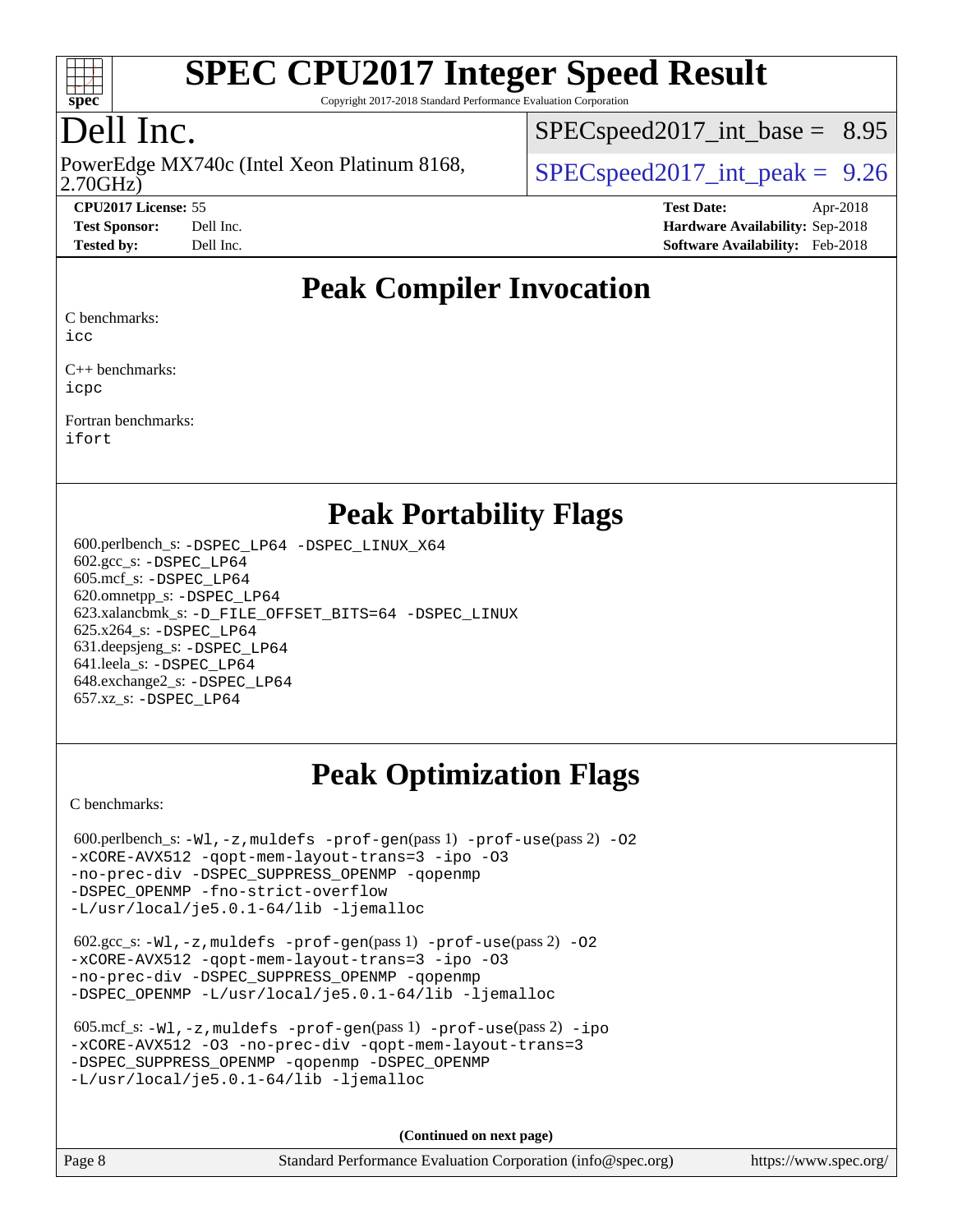

Copyright 2017-2018 Standard Performance Evaluation Corporation

### Dell Inc.

2.70GHz) PowerEdge MX740c (Intel Xeon Platinum 8168,  $\vert$  [SPECspeed2017\\_int\\_peak =](http://www.spec.org/auto/cpu2017/Docs/result-fields.html#SPECspeed2017intpeak) 9.26

 $SPECspeed2017\_int\_base = 8.95$ 

**[CPU2017 License:](http://www.spec.org/auto/cpu2017/Docs/result-fields.html#CPU2017License)** 55 **[Test Date:](http://www.spec.org/auto/cpu2017/Docs/result-fields.html#TestDate)** Apr-2018 **[Test Sponsor:](http://www.spec.org/auto/cpu2017/Docs/result-fields.html#TestSponsor)** Dell Inc. **[Hardware Availability:](http://www.spec.org/auto/cpu2017/Docs/result-fields.html#HardwareAvailability)** Sep-2018 **[Tested by:](http://www.spec.org/auto/cpu2017/Docs/result-fields.html#Testedby)** Dell Inc. **[Software Availability:](http://www.spec.org/auto/cpu2017/Docs/result-fields.html#SoftwareAvailability)** Feb-2018

## **[Peak Optimization Flags \(Continued\)](http://www.spec.org/auto/cpu2017/Docs/result-fields.html#PeakOptimizationFlags)**

 625.x264\_s: [-Wl,-z,muldefs](http://www.spec.org/cpu2017/results/res2018q4/cpu2017-20181001-09005.flags.html#user_peakEXTRA_LDFLAGS625_x264_s_link_force_multiple1_b4cbdb97b34bdee9ceefcfe54f4c8ea74255f0b02a4b23e853cdb0e18eb4525ac79b5a88067c842dd0ee6996c24547a27a4b99331201badda8798ef8a743f577) [-xCORE-AVX512](http://www.spec.org/cpu2017/results/res2018q4/cpu2017-20181001-09005.flags.html#user_peakCOPTIMIZE625_x264_s_f-xCORE-AVX512) [-ipo](http://www.spec.org/cpu2017/results/res2018q4/cpu2017-20181001-09005.flags.html#user_peakCOPTIMIZE625_x264_s_f-ipo) [-O3](http://www.spec.org/cpu2017/results/res2018q4/cpu2017-20181001-09005.flags.html#user_peakCOPTIMIZE625_x264_s_f-O3) [-no-prec-div](http://www.spec.org/cpu2017/results/res2018q4/cpu2017-20181001-09005.flags.html#user_peakCOPTIMIZE625_x264_s_f-no-prec-div) [-qopt-mem-layout-trans=3](http://www.spec.org/cpu2017/results/res2018q4/cpu2017-20181001-09005.flags.html#user_peakCOPTIMIZE625_x264_s_f-qopt-mem-layout-trans_de80db37974c74b1f0e20d883f0b675c88c3b01e9d123adea9b28688d64333345fb62bc4a798493513fdb68f60282f9a726aa07f478b2f7113531aecce732043) [-qopenmp](http://www.spec.org/cpu2017/results/res2018q4/cpu2017-20181001-09005.flags.html#user_peakCOPTIMIZE625_x264_s_qopenmp_16be0c44f24f464004c6784a7acb94aca937f053568ce72f94b139a11c7c168634a55f6653758ddd83bcf7b8463e8028bb0b48b77bcddc6b78d5d95bb1df2967) [-DSPEC\\_OPENMP](http://www.spec.org/cpu2017/results/res2018q4/cpu2017-20181001-09005.flags.html#suite_peakCOPTIMIZE625_x264_s_DSPEC_OPENMP) [-L/usr/local/je5.0.1-64/lib](http://www.spec.org/cpu2017/results/res2018q4/cpu2017-20181001-09005.flags.html#user_peakEXTRA_LIBS625_x264_s_jemalloc_link_path64_4b10a636b7bce113509b17f3bd0d6226c5fb2346b9178c2d0232c14f04ab830f976640479e5c33dc2bcbbdad86ecfb6634cbbd4418746f06f368b512fced5394) [-ljemalloc](http://www.spec.org/cpu2017/results/res2018q4/cpu2017-20181001-09005.flags.html#user_peakEXTRA_LIBS625_x264_s_jemalloc_link_lib_d1249b907c500fa1c0672f44f562e3d0f79738ae9e3c4a9c376d49f265a04b9c99b167ecedbf6711b3085be911c67ff61f150a17b3472be731631ba4d0471706)

657.xz\_s: Same as 602.gcc\_s

[C++ benchmarks:](http://www.spec.org/auto/cpu2017/Docs/result-fields.html#CXXbenchmarks)

620.omnetpp\_s: $-W1$ ,-z,muldefs -prof-qen(pass 1) [-prof-use](http://www.spec.org/cpu2017/results/res2018q4/cpu2017-20181001-09005.flags.html#user_peakPASS2_CXXFLAGSPASS2_LDFLAGS620_omnetpp_s_prof_use_1a21ceae95f36a2b53c25747139a6c16ca95bd9def2a207b4f0849963b97e94f5260e30a0c64f4bb623698870e679ca08317ef8150905d41bd88c6f78df73f19)(pass 2) [-ipo](http://www.spec.org/cpu2017/results/res2018q4/cpu2017-20181001-09005.flags.html#user_peakPASS1_CXXOPTIMIZEPASS2_CXXOPTIMIZE620_omnetpp_s_f-ipo) [-xCORE-AVX512](http://www.spec.org/cpu2017/results/res2018q4/cpu2017-20181001-09005.flags.html#user_peakPASS2_CXXOPTIMIZE620_omnetpp_s_f-xCORE-AVX512) [-O3](http://www.spec.org/cpu2017/results/res2018q4/cpu2017-20181001-09005.flags.html#user_peakPASS1_CXXOPTIMIZEPASS2_CXXOPTIMIZE620_omnetpp_s_f-O3) [-no-prec-div](http://www.spec.org/cpu2017/results/res2018q4/cpu2017-20181001-09005.flags.html#user_peakPASS1_CXXOPTIMIZEPASS2_CXXOPTIMIZE620_omnetpp_s_f-no-prec-div) [-qopt-mem-layout-trans=3](http://www.spec.org/cpu2017/results/res2018q4/cpu2017-20181001-09005.flags.html#user_peakPASS1_CXXOPTIMIZEPASS2_CXXOPTIMIZE620_omnetpp_s_f-qopt-mem-layout-trans_de80db37974c74b1f0e20d883f0b675c88c3b01e9d123adea9b28688d64333345fb62bc4a798493513fdb68f60282f9a726aa07f478b2f7113531aecce732043) [-DSPEC\\_SUPPRESS\\_OPENMP](http://www.spec.org/cpu2017/results/res2018q4/cpu2017-20181001-09005.flags.html#suite_peakPASS1_CXXOPTIMIZE620_omnetpp_s_DSPEC_SUPPRESS_OPENMP) [-qopenmp](http://www.spec.org/cpu2017/results/res2018q4/cpu2017-20181001-09005.flags.html#user_peakPASS2_CXXOPTIMIZE620_omnetpp_s_qopenmp_16be0c44f24f464004c6784a7acb94aca937f053568ce72f94b139a11c7c168634a55f6653758ddd83bcf7b8463e8028bb0b48b77bcddc6b78d5d95bb1df2967) [-DSPEC\\_OPENMP](http://www.spec.org/cpu2017/results/res2018q4/cpu2017-20181001-09005.flags.html#suite_peakPASS2_CXXOPTIMIZE620_omnetpp_s_DSPEC_OPENMP) [-L/usr/local/je5.0.1-64/lib](http://www.spec.org/cpu2017/results/res2018q4/cpu2017-20181001-09005.flags.html#user_peakEXTRA_LIBS620_omnetpp_s_jemalloc_link_path64_4b10a636b7bce113509b17f3bd0d6226c5fb2346b9178c2d0232c14f04ab830f976640479e5c33dc2bcbbdad86ecfb6634cbbd4418746f06f368b512fced5394) [-ljemalloc](http://www.spec.org/cpu2017/results/res2018q4/cpu2017-20181001-09005.flags.html#user_peakEXTRA_LIBS620_omnetpp_s_jemalloc_link_lib_d1249b907c500fa1c0672f44f562e3d0f79738ae9e3c4a9c376d49f265a04b9c99b167ecedbf6711b3085be911c67ff61f150a17b3472be731631ba4d0471706)

 623.xalancbmk\_s: [-L/opt/intel/compilers\\_and\\_libraries\\_2018/linux/lib/ia32](http://www.spec.org/cpu2017/results/res2018q4/cpu2017-20181001-09005.flags.html#user_peakCXXLD623_xalancbmk_s_Enable-32bit-runtime_af243bdb1d79e4c7a4f720bf8275e627de2ecd461de63307bc14cef0633fde3cd7bb2facb32dcc8be9566045fb55d40ce2b72b725f73827aa7833441b71b9343) [-Wl,-z,muldefs](http://www.spec.org/cpu2017/results/res2018q4/cpu2017-20181001-09005.flags.html#user_peakEXTRA_LDFLAGS623_xalancbmk_s_link_force_multiple1_b4cbdb97b34bdee9ceefcfe54f4c8ea74255f0b02a4b23e853cdb0e18eb4525ac79b5a88067c842dd0ee6996c24547a27a4b99331201badda8798ef8a743f577) [-prof-gen](http://www.spec.org/cpu2017/results/res2018q4/cpu2017-20181001-09005.flags.html#user_peakPASS1_CXXFLAGSPASS1_LDFLAGS623_xalancbmk_s_prof_gen_5aa4926d6013ddb2a31985c654b3eb18169fc0c6952a63635c234f711e6e63dd76e94ad52365559451ec499a2cdb89e4dc58ba4c67ef54ca681ffbe1461d6b36)(pass 1) [-prof-use](http://www.spec.org/cpu2017/results/res2018q4/cpu2017-20181001-09005.flags.html#user_peakPASS2_CXXFLAGSPASS2_LDFLAGS623_xalancbmk_s_prof_use_1a21ceae95f36a2b53c25747139a6c16ca95bd9def2a207b4f0849963b97e94f5260e30a0c64f4bb623698870e679ca08317ef8150905d41bd88c6f78df73f19)(pass 2) [-ipo](http://www.spec.org/cpu2017/results/res2018q4/cpu2017-20181001-09005.flags.html#user_peakPASS1_CXXOPTIMIZEPASS2_CXXOPTIMIZE623_xalancbmk_s_f-ipo) [-xCORE-AVX512](http://www.spec.org/cpu2017/results/res2018q4/cpu2017-20181001-09005.flags.html#user_peakPASS2_CXXOPTIMIZE623_xalancbmk_s_f-xCORE-AVX512) [-O3](http://www.spec.org/cpu2017/results/res2018q4/cpu2017-20181001-09005.flags.html#user_peakPASS1_CXXOPTIMIZEPASS2_CXXOPTIMIZE623_xalancbmk_s_f-O3) [-no-prec-div](http://www.spec.org/cpu2017/results/res2018q4/cpu2017-20181001-09005.flags.html#user_peakPASS1_CXXOPTIMIZEPASS2_CXXOPTIMIZE623_xalancbmk_s_f-no-prec-div) [-qopt-mem-layout-trans=3](http://www.spec.org/cpu2017/results/res2018q4/cpu2017-20181001-09005.flags.html#user_peakPASS1_CXXOPTIMIZEPASS2_CXXOPTIMIZE623_xalancbmk_s_f-qopt-mem-layout-trans_de80db37974c74b1f0e20d883f0b675c88c3b01e9d123adea9b28688d64333345fb62bc4a798493513fdb68f60282f9a726aa07f478b2f7113531aecce732043) [-DSPEC\\_SUPPRESS\\_OPENMP](http://www.spec.org/cpu2017/results/res2018q4/cpu2017-20181001-09005.flags.html#suite_peakPASS1_CXXOPTIMIZE623_xalancbmk_s_DSPEC_SUPPRESS_OPENMP) [-qopenmp](http://www.spec.org/cpu2017/results/res2018q4/cpu2017-20181001-09005.flags.html#user_peakPASS2_CXXOPTIMIZE623_xalancbmk_s_qopenmp_16be0c44f24f464004c6784a7acb94aca937f053568ce72f94b139a11c7c168634a55f6653758ddd83bcf7b8463e8028bb0b48b77bcddc6b78d5d95bb1df2967) [-DSPEC\\_OPENMP](http://www.spec.org/cpu2017/results/res2018q4/cpu2017-20181001-09005.flags.html#suite_peakPASS2_CXXOPTIMIZE623_xalancbmk_s_DSPEC_OPENMP) [-L/usr/local/je5.0.1-32/lib](http://www.spec.org/cpu2017/results/res2018q4/cpu2017-20181001-09005.flags.html#user_peakEXTRA_LIBS623_xalancbmk_s_jemalloc_link_path32_e29f22e8e6c17053bbc6a0971f5a9c01a601a06bb1a59df2084b77a2fe0a2995b64fd4256feaeea39eeba3aae142e96e2b2b0a28974019c0c0c88139a84f900a) [-ljemalloc](http://www.spec.org/cpu2017/results/res2018q4/cpu2017-20181001-09005.flags.html#user_peakEXTRA_LIBS623_xalancbmk_s_jemalloc_link_lib_d1249b907c500fa1c0672f44f562e3d0f79738ae9e3c4a9c376d49f265a04b9c99b167ecedbf6711b3085be911c67ff61f150a17b3472be731631ba4d0471706)

631.deepsjeng\_s: Same as 620.omnetpp\_s

641.leela\_s: Same as 620.omnetpp\_s

[Fortran benchmarks](http://www.spec.org/auto/cpu2017/Docs/result-fields.html#Fortranbenchmarks): [-Wl,-z,muldefs](http://www.spec.org/cpu2017/results/res2018q4/cpu2017-20181001-09005.flags.html#user_FCpeak_link_force_multiple1_b4cbdb97b34bdee9ceefcfe54f4c8ea74255f0b02a4b23e853cdb0e18eb4525ac79b5a88067c842dd0ee6996c24547a27a4b99331201badda8798ef8a743f577) [-xCORE-AVX512](http://www.spec.org/cpu2017/results/res2018q4/cpu2017-20181001-09005.flags.html#user_FCpeak_f-xCORE-AVX512) [-ipo](http://www.spec.org/cpu2017/results/res2018q4/cpu2017-20181001-09005.flags.html#user_FCpeak_f-ipo) [-O3](http://www.spec.org/cpu2017/results/res2018q4/cpu2017-20181001-09005.flags.html#user_FCpeak_f-O3) [-no-prec-div](http://www.spec.org/cpu2017/results/res2018q4/cpu2017-20181001-09005.flags.html#user_FCpeak_f-no-prec-div) [-qopt-mem-layout-trans=3](http://www.spec.org/cpu2017/results/res2018q4/cpu2017-20181001-09005.flags.html#user_FCpeak_f-qopt-mem-layout-trans_de80db37974c74b1f0e20d883f0b675c88c3b01e9d123adea9b28688d64333345fb62bc4a798493513fdb68f60282f9a726aa07f478b2f7113531aecce732043) [-nostandard-realloc-lhs](http://www.spec.org/cpu2017/results/res2018q4/cpu2017-20181001-09005.flags.html#user_FCpeak_f_2003_std_realloc_82b4557e90729c0f113870c07e44d33d6f5a304b4f63d4c15d2d0f1fab99f5daaed73bdb9275d9ae411527f28b936061aa8b9c8f2d63842963b95c9dd6426b8a) [-align array32byte](http://www.spec.org/cpu2017/results/res2018q4/cpu2017-20181001-09005.flags.html#user_FCpeak_align_array32byte_b982fe038af199962ba9a80c053b8342c548c85b40b8e86eb3cc33dee0d7986a4af373ac2d51c3f7cf710a18d62fdce2948f201cd044323541f22fc0fffc51b6) [-L/usr/local/je5.0.1-64/lib](http://www.spec.org/cpu2017/results/res2018q4/cpu2017-20181001-09005.flags.html#user_FCpeak_jemalloc_link_path64_4b10a636b7bce113509b17f3bd0d6226c5fb2346b9178c2d0232c14f04ab830f976640479e5c33dc2bcbbdad86ecfb6634cbbd4418746f06f368b512fced5394) [-ljemalloc](http://www.spec.org/cpu2017/results/res2018q4/cpu2017-20181001-09005.flags.html#user_FCpeak_jemalloc_link_lib_d1249b907c500fa1c0672f44f562e3d0f79738ae9e3c4a9c376d49f265a04b9c99b167ecedbf6711b3085be911c67ff61f150a17b3472be731631ba4d0471706)

### **[Peak Other Flags](http://www.spec.org/auto/cpu2017/Docs/result-fields.html#PeakOtherFlags)**

[C benchmarks](http://www.spec.org/auto/cpu2017/Docs/result-fields.html#Cbenchmarks):  $-m64 - std= c11$  $-m64 - std= c11$ 

[C++ benchmarks \(except as noted below\):](http://www.spec.org/auto/cpu2017/Docs/result-fields.html#CXXbenchmarksexceptasnotedbelow) [-m64](http://www.spec.org/cpu2017/results/res2018q4/cpu2017-20181001-09005.flags.html#user_CXXpeak_intel_intel64_18.0_af43caccfc8ded86e7699f2159af6efc7655f51387b94da716254467f3c01020a5059329e2569e4053f409e7c9202a7efc638f7a6d1ffb3f52dea4a3e31d82ab)

623.xalancbmk\_s: [-m32](http://www.spec.org/cpu2017/results/res2018q4/cpu2017-20181001-09005.flags.html#user_peakCXXLD623_xalancbmk_s_intel_ia32_18.0_2666f1173eb60787016b673bfe1358e27016ef7649ea4884b7bc6187fd89dc221d14632e22638cde1c647a518de97358ab15d4ad098ee4e19a8b28d0c25e14bf)

[Fortran benchmarks](http://www.spec.org/auto/cpu2017/Docs/result-fields.html#Fortranbenchmarks): [-m64](http://www.spec.org/cpu2017/results/res2018q4/cpu2017-20181001-09005.flags.html#user_FCpeak_intel_intel64_18.0_af43caccfc8ded86e7699f2159af6efc7655f51387b94da716254467f3c01020a5059329e2569e4053f409e7c9202a7efc638f7a6d1ffb3f52dea4a3e31d82ab)